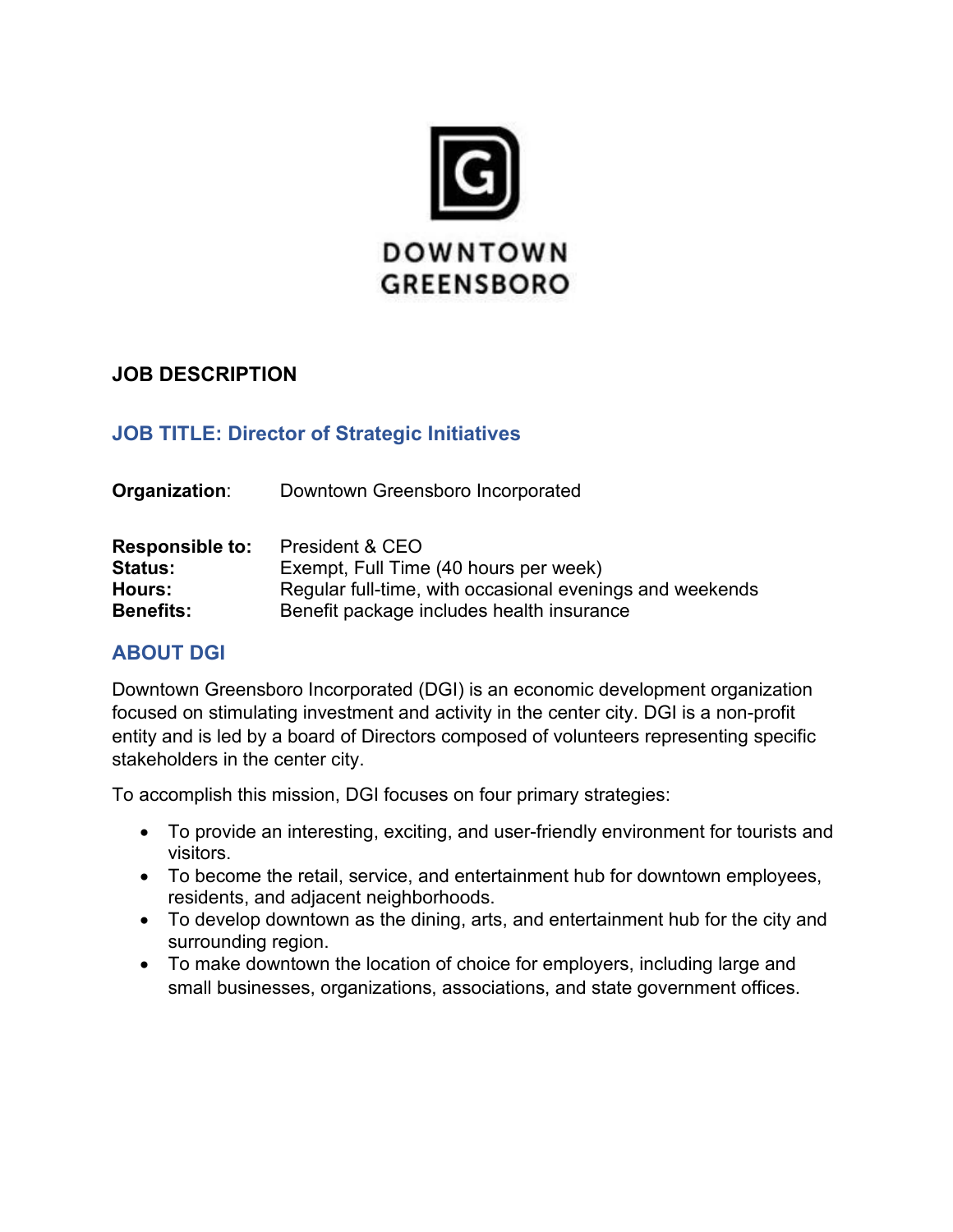### **SUMMARY OF POSITION**

The Director of Strategic Initiatives is responsible for implementing the strategic goals and objectives of DGI in accordance with the organization's stated mission and in compliance with laws, regulations, and contract requirements. The Director of Strategic Initiatives enables the CEO and the board to fulfill its governance function, provides leadership in effective administration, and supports the staff and volunteers who comprise DGI and deliver its services. The Director of Strategic Initiatives will represent DGI and serve as a liaison between DGI and the City, the City Council, downtown stakeholders, as well as organizations which support and impact DGI's mission.

### **DESIRED CHARACTERISTICS**

- Experience working with government and City officials, as well as knowledge of local legislation.
- Proven ability to work as an effective team leader and builder, using exceptional communication skills.
- Project a positive, professional public image.
- Demonstrate a high ethical and professional standard.
- Support the success of each staff member and embrace a collaborative learning environment with staff, board, volunteers and community partners.
- Skilled in public speaking, community outreach and effective networking.
- Strong financial oversight, grant writing and fundraising skills.
- Visionary who embraces and utilizes technology and social media.

# **PRIMARY RESPONSIBILITIES**

- 1. **CEO Administration and Support** Supports operations and administration of the CEO and DGI's committees by advising and informing board members, interfacing between board and staff, and responding to board's yearly evaluation.
- 2. **Strategic Planning and Program Services** Supports the development and implementation of a strategic plan and vision for the organization with the CEO, the board and staff. Facilitate strategic collaborative projects among key members across the organization or with external stakeholders.
- 3. **Government Liaison** Serves as a link between the organization and the City Manager's office, city departments, City Council, and outside organizations to ensure clear and open lines of communication.
- 4. **Business Communication** Builds and establishes relationships with Downtown Businesses. Regularly communicates with downtown business leaders and retailers in support of the DGI mission. Develops and manages programs designed to increase local businesses in the downtown area.
- 5. **Financial, Tax, Risk and Facilities Management** Assists with the annual budget for board approval and prudently manages the organization's resources